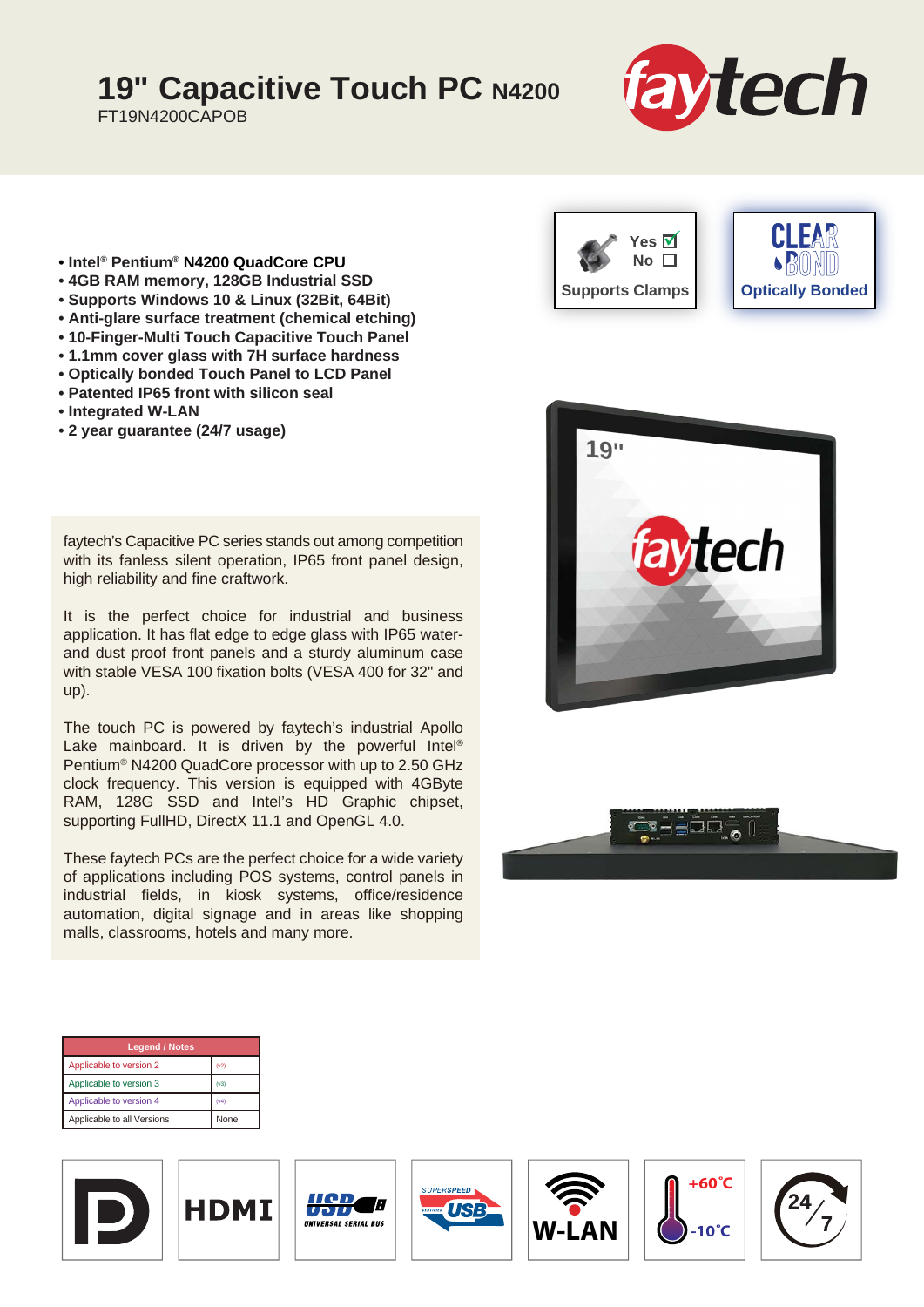| <b>Product name</b>        |                       |                      |                                |                            | <b>19" Capacitive Touch PC N4200</b> |                      |          |
|----------------------------|-----------------------|----------------------|--------------------------------|----------------------------|--------------------------------------|----------------------|----------|
| Model number / EAN number  |                       |                      | FT19N4200CAPOB / 6920734001903 |                            |                                      |                      |          |
| <b>Global Article Code</b> | European Article Code | Release date (D/M/Y) | Version*                       | <b>Global Article Code</b> | European Article Code                | Release date (D/M/Y) | Version* |
| 3030504375                 | 1010501890            | 01/03/2020           | V <sup>2</sup>                 |                            |                                      |                      |          |
| 3030506256                 | 1010502106            | 18/01/2021           | v <sub>3</sub>                 |                            |                                      |                      |          |
| 3030509484                 | 1010502287            | 01/11/2021           | V <sub>4</sub>                 |                            |                                      |                      |          |

| <b>IP Rating</b>       |
|------------------------|
| IP65 Front / IP40 Back |
|                        |

| <b>LCD Panel</b>                                |              |
|-------------------------------------------------|--------------|
| Screen diagonal (Inch/cm)                       | 19/48.26     |
| Display active screen size (cm)                 | 37.93×30.41  |
| Aspect ratio                                    | 5:4          |
| Physical resolution                             | 1280×1024    |
| External Maximum showable resolution - HDMI, DP | 1920×1080    |
| Colours displayed                               | 16.7M        |
| Brightness (cd/m <sup>2</sup> )                 | 250          |
| Contrast                                        | 1000:1       |
| Typical reaction time Tr / Tf (ms)              | 1.5/3.5      |
| Visual Angle horizontal / vertical (°)          | 170/160      |
| Backlight / Backlight Lifetime (hours)          | LED / 40,000 |

| <b>Operation / Mechanical</b>                |                                      |  |
|----------------------------------------------|--------------------------------------|--|
| Operating Temperature (°C)                   | $-10 - +60$                          |  |
| Humidity Range (RH)                          | 10% - 90%                            |  |
| Net weight (kg)                              | 5.00                                 |  |
| Gross weight (kg)                            | 6.80 (incl. cartonage)               |  |
| Housing material                             | Rubber frame, Aluminum IPC back case |  |
| Housing (mm) $L \times W \times H$           | $431.5 \times 364.5 \times 59.0$     |  |
| Cut-out for clamp supports (mm) $L \times H$ | $407.5 \times 340.5$                 |  |
| Max. wall thickness for clamp supports (mm)  | 5.0                                  |  |
| Amount of clamps required                    | 6                                    |  |
| Mountina                                     | <b>VESA 100</b>                      |  |

| <b>Internal Connectors (occupied)</b>                                     |                    |                                   |                       |
|---------------------------------------------------------------------------|--------------------|-----------------------------------|-----------------------|
| 1x SO-DIMM, max. 8GB, DDR3L 1333/1600/1867 non-ECC, Single channel memory |                    |                                   |                       |
| 3x RS232/RS485 COM connectors switchable in BIOS                          |                    |                                   |                       |
| 2x LCD Backlight control/LCD panel voltage box                            |                    |                                   |                       |
| 1x 5V/12V SATA power connector                                            |                    | 1x 12V DC power connector (2-pin) |                       |
| 1x 4-pin SATA power connector                                             |                    | 1x S/PDIF output pin header       |                       |
| 1x 8-bit Digital I/O interface                                            |                    | 1x Line-out / Mic-in header       |                       |
| 1x Front Panel box header                                                 |                    | 1x Serial ATA 6Gh/s               |                       |
| 1x MIPI CSI connector                                                     | 1x LVDS box header |                                   | 2x USB 3.0 box header |



| <b>PC System</b>      |                                                               |  |
|-----------------------|---------------------------------------------------------------|--|
| CPU                   | Intel <sup>®</sup> Pentium <sup>®</sup> QuadCore N4200        |  |
| Graphic GPU           | Intel <sup>®</sup> HD Graphics                                |  |
| Audio                 | Realtek ALC3251 Audio CODEC <sup>(v4)</sup>                   |  |
| Memory                | 4GB DDR3L non-ECC (max. 8GB)                                  |  |
| Storage (switchable)  | faytech Industrial 128GB SSD                                  |  |
| Network               | 2x Realtek PCIe GB LAN 8111G<br>(1x optional with POE); W-LAN |  |
| <b>Driver Support</b> | Win10: Linux: 32Bit/64Bit                                     |  |
| Preinstalled OS       | Linux Ubuntu                                                  |  |

| <b>Touch Panel</b>                                                  |                               |  |
|---------------------------------------------------------------------|-------------------------------|--|
| Projected Capacitive 10-Point Multitouch<br><b>Touch Technology</b> |                               |  |
| <b>Touch Connector</b>                                              | <b>USB</b>                    |  |
| Touch Life (Contacts)                                               | Unlimited                     |  |
| Surface Hardness                                                    | 7H                            |  |
| Surface Treatment                                                   | Anti-glare (chemical etching) |  |
| Glass Strengthening                                                 | Chemically Strengthened       |  |

| <b>Power</b>             |                                            |  |
|--------------------------|--------------------------------------------|--|
| Power Indicator          | Green LED                                  |  |
| Power Supply             | 100-240V ACDC active switching; 12V DC-Out |  |
| Working Power (V)        | 12                                         |  |
| Power Consumption (W)    | 20                                         |  |
| Stand-By Consumption (W) |                                            |  |

| <b>External Connectors</b>                                            |            |  |
|-----------------------------------------------------------------------|------------|--|
| 1x 12V DC-In (screwable)                                              |            |  |
| 1x W-LAN antenna connector (RP-SMA male)                              |            |  |
| 2x USB 2.0                                                            | 2x USB 3.0 |  |
| 1x HDMI                                                               | 1x DP      |  |
| 1x MIC-In & EAR-Out                                                   |            |  |
| 1x 10-PIN DIO as RJ50 (v3) (v4)                                       |            |  |
| 1x COM - RS 232/422/485 switchable;<br>5V/12V/RI option (COM1, DSUB9) |            |  |
| 1x COM - RS 232; RX/TX (COM2, DSUB9)                                  |            |  |
| 2x COM - RS 232 & 485; RX/TX & A+/B-<br>(COM3&4, RJ12)                |            |  |
| 2x 10/100/1000Mbit RJ45 Ports                                         |            |  |
| 1x 2.5" module slot, changeable SSD included                          |            |  |
| 1x S/PDIF-Out (1x Cinch, 1x Torx module) (v2)                         |            |  |
| 1x 8-PIN DIO as RJ45 (v2)                                             |            |  |

| <b>Expansion Slots</b>                    |
|-------------------------------------------|
| 1x mSATA full size (occupied by SSD)      |
| 1x M.2 E-Key Slot (occupied by Wifi card) |
| 1x SATA connector                         |
| 1x External PCIe x1 Straddle connector    |
|                                           |

| <b>Included in the Delivery</b>  |  |
|----------------------------------|--|
| Power Supply (see Power section) |  |
| W-LAN antenna (RP-SMA female)    |  |
| <b>Short Installation Manual</b> |  |
| <b>Standard Stand</b>            |  |



Tolerance: ± 1mm